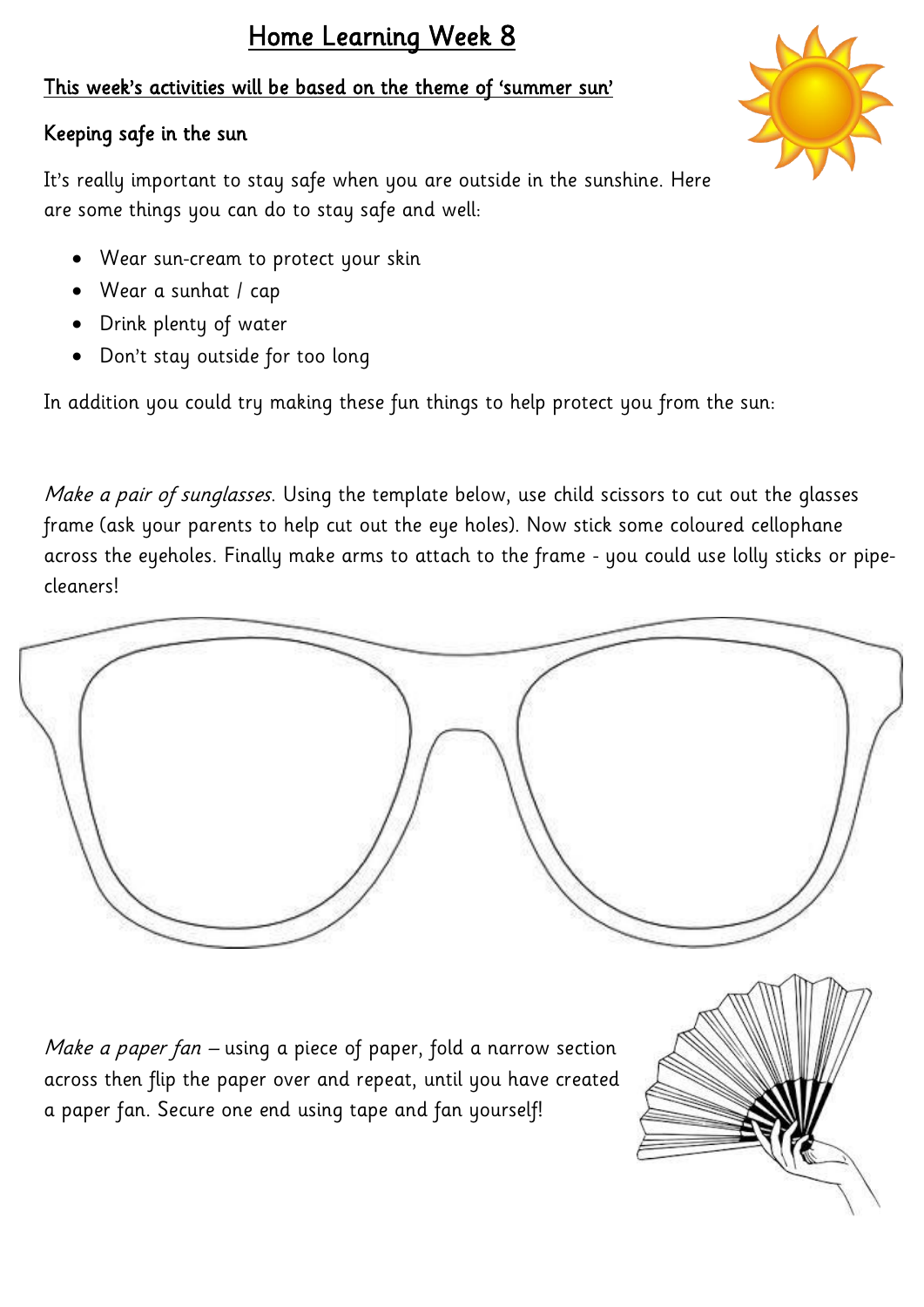#### Get creative

Use a paper plate to create a sun to hang in your bedroom so that the sun is always shining! Follow the steps below:

- 1. Cover the plate with a thin layer of glue
- 2. Stick pieces of yellow, orange or red tissue paper on to the plate. Try and create circles of each colour or shade
- 3. Using a piece of yellow paper or card, cut strips of paper and then fold these in half lengthways and join using a spot of glue to create a loop.
- 4. Now tape these strips around the edge of the plate, at equal distances
- 5. Attach some string to the plate and once dry, hang in a sunny spot!

### Summer smoothie

Follow the recipe below and create a healthy summer smoothie for all the family. Your child will also build lots of upper body strength as they mash the strawberries and bananas!

| 500ml cold milk                                                                                                                                               | Equipment<br>Potato masher           |  |
|---------------------------------------------------------------------------------------------------------------------------------------------------------------|--------------------------------------|--|
| 2 x 120g pots strawberry yogurt (amount can                                                                                                                   | Small glass                          |  |
| be slightly varied)                                                                                                                                           | Safe knife                           |  |
| 2 ripe bananas                                                                                                                                                | Chopping board                       |  |
| 8 large ripe strawberries                                                                                                                                     | Large glass/ceramic bowl             |  |
| Small squeeze of lemon juice                                                                                                                                  | Whisk                                |  |
| Put them into a large bowl.<br>Step 2. Use the back of a fork or a potato masher to mash the<br>strawberries and banana. Keep mashing until you have a fairly | Step 5. Pour into a glass and enjoy! |  |
| smooth consistency. Add a small squeeze of lemon juice.                                                                                                       |                                      |  |
|                                                                                                                                                               |                                      |  |